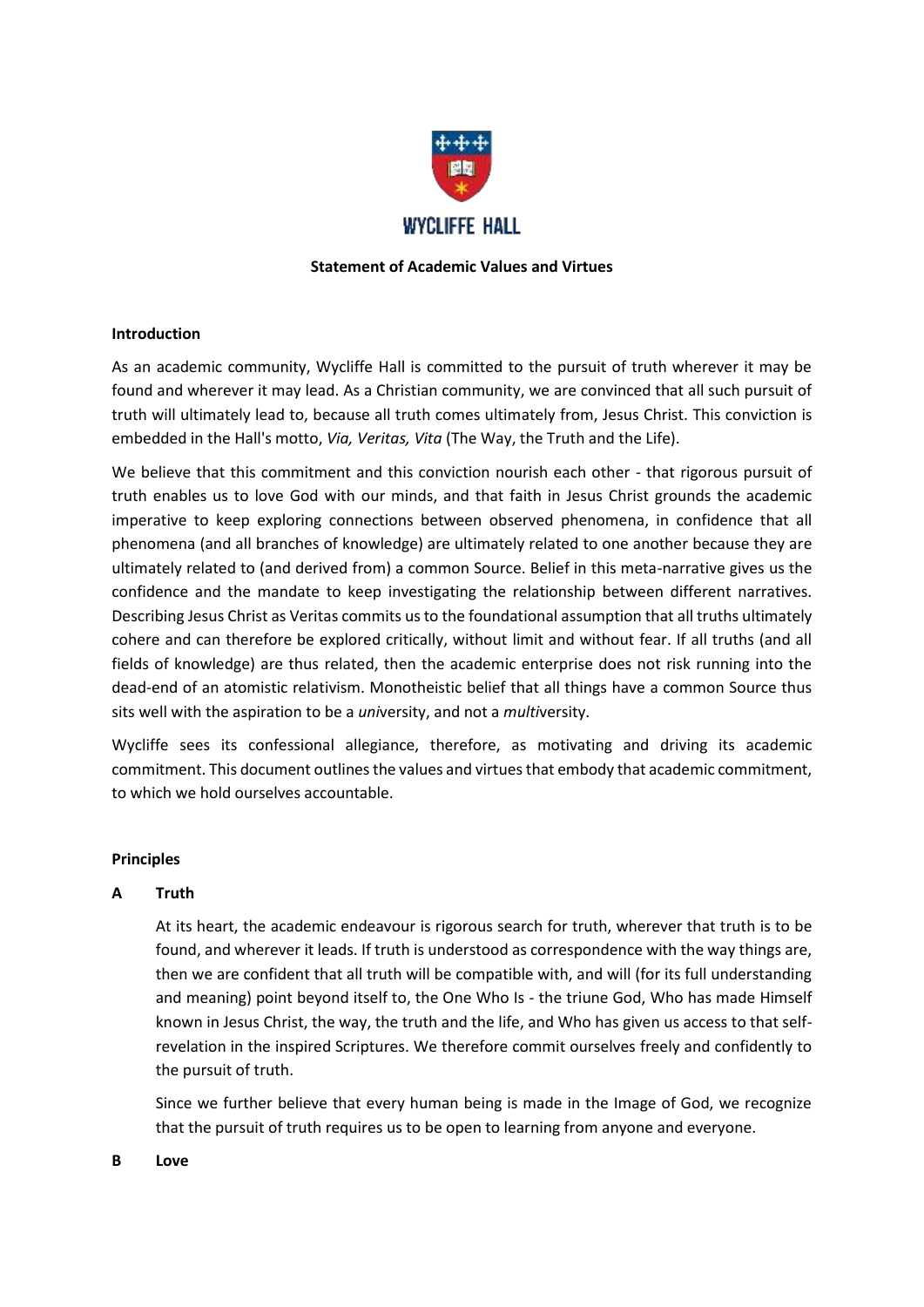Because of our trinitarian faith, we believe that love is the foundational fact of existence indeed, that God is love. We believe that love to have been revealed in the person of Jesus Christ, and supremely in His self-giving death on the Cross. We acknowledge His call to 'love one another as I have loved you' as central to all we are and do. For Christians, therefore, love must be the central virtue of both the life of faith and the academic life.

We therefore commit ourselves, in the pursuit of truth, to attempt to understand what we hear and read from the speaker or writer's point of view; to put the best possible construction upon the positions with which we disagree; to affirm whatever we can affirm and to learn from whatever we can learn from. And we seek to avoid belittling, caricaturing or ridiculing the opinions and positions of those with whom we disagree.

## **C Humility**

Humility is a virtue that is enjoined upon us both by our own finitude and fallibility, and by the vastness of creation and the unfathomability of God. It is also an academic virtue enjoined upon us by the sheer complexity and difficulty of many of the issues we face, and the greatness of the minds which have wrestled with them before us. No human being can speak the last word on any subject, and, if they could, it is unlikely that we would be the one to speak it.

We believe that such recognition of our own limitation fits well with an appeal to the unlimited God for illumination, such as is encouraged by the confident assertion of the University's motto, *Dominus illuminatio mea* (The Lord is my light). Being a worshipping community nourishes us as an academic community and fosters an attitude of epistemological humility - an attitude that we seek to express positively as prayerful dependence on the Spirit of Truth.

#### **D Service**

1

The academic pursuit of truth is done for its own sake. Human beings are endowed with rationality and innate curiosity, and the pursuit of truth is therefore part of our *raison d'être*. However, universities also perform the function of forming trustworthy, intelligent citizens<sup>1</sup> and thus informing public discourse and debate.

Wycliffe shares this evaluation of the pursuit of understanding and truth as essentially human and intrinsically worthwhile. But it also intends its academic work to serve Society (by the formation of intelligent citizens), the Church (by the formation of intelligent preachers and pastors) and the God who has endowed us with a rationality and intelligence that reflect in some way his own.

#### **E Excellence in Teaching and Research**

The subject matter of theology warrants, requires and sustains the most careful and rigorous attention, and all other fields of knowledge are worthy of a like attention, as (we believe) they explore different aspects of a God-given reality, and constitute, in effect, attempts to think the thoughts of God after Him. As a community, we therefore desire our teaching and learning to emerge out of serious intellectual engagement and to issue in lives that are compatible with that teaching. We intend that our research, as a community, should engage creatively with and

<sup>&</sup>lt;sup>1</sup> The phrase ('intelligent citizens') comes from Rowan Williams' Inaugural CUAC Lecture at Canterbury Christ Church University, 28th September 2012.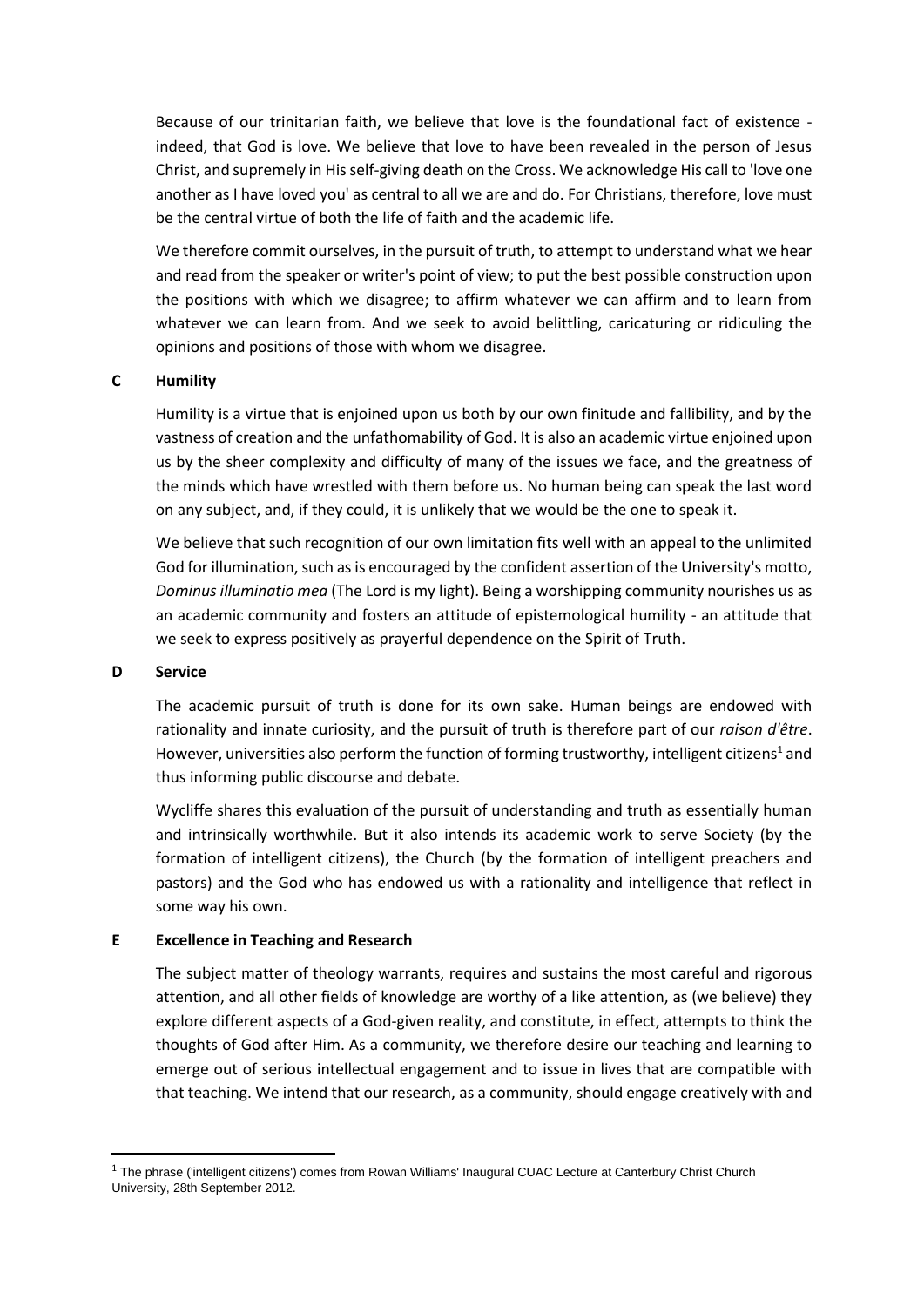contribute fruitfully to the academic study of theology, and should feed and inspire the Church, and Society at large.

And we intend that our teaching should inspire and equip our students to think theologically and rigorously for themselves.

## **F Community**

Precisely because it relies upon the mutual confrontation and engagement of different perspectives, the academic task has always been seen as one that cannot be undertaken alone. Universities and colleges are essentially academic communities, set up as arenas in which that confrontation and engagement may take place. They are 'colliders', where what is learned comes largely from the collision of different positions.

Similarly, the Christian Church believes that growth in knowledge and understanding is a process that requires engagement with others. It is 'together with all the saints' that the dimensions of God's love may be known. Indeed, academic language ('fellows' and 'fellowship') betrays the original Christian context from which the whole concept of the University developed.

Wycliffe seeks to be both an academic community and a Christian community - a place of mutually beneficial and mutually supportive collision, and a place of fellowship at every level. We seek to foster a spirit of enquiry and exploration in one another.

## **G Honesty**

Honesty is one of the virtues to which we are committed by our confessional allegiance. It is enjoined upon us in the Scriptures especially in our commercial, legal and personal interactions. It applies no less in an academic context.

We therefore commit ourselves to honesty, and the transparency it requires, in all our treatment of the thought and writing of others. We seek to learn from all to whom we listen and with whom we engage, and we will conscientiously attempt to distinguish between what is our own thought and expression, and that which is the thought or expression of others.

# **H Critical Rigour**

It is part of Christian anthropology that every human being is finite and that our perspective is therefore limited, and that every human being is fallen and that our perspective is therefore fallible. To minimise those limitations, we need to supplement our own finite perspective with the finite perspectives of others. To acknowledge our fallibility is to acknowledge the need for every position to be subjected to serious and multi-faceted critique. If we are all prone to error, then criticism is a gift that helps us to see where and how we may be wrong.

Every human being is made in the Image of God - and therefore warrants being attended to in eager hope of gleaning insight and truth. But every human being is also fallen, and their perspective cannot simply be adopted uncritically but must be subjected to the 'stress test' of criticism. Only so may truth be sifted from error.

Wycliffe therefore commits itself fully and gladly to rigour in the critical task. We will encourage one another to examine and ask questions of every position, and to allow - and indeed welcome - questions of our own views and beliefs. We aspire to befriend the awkward question and the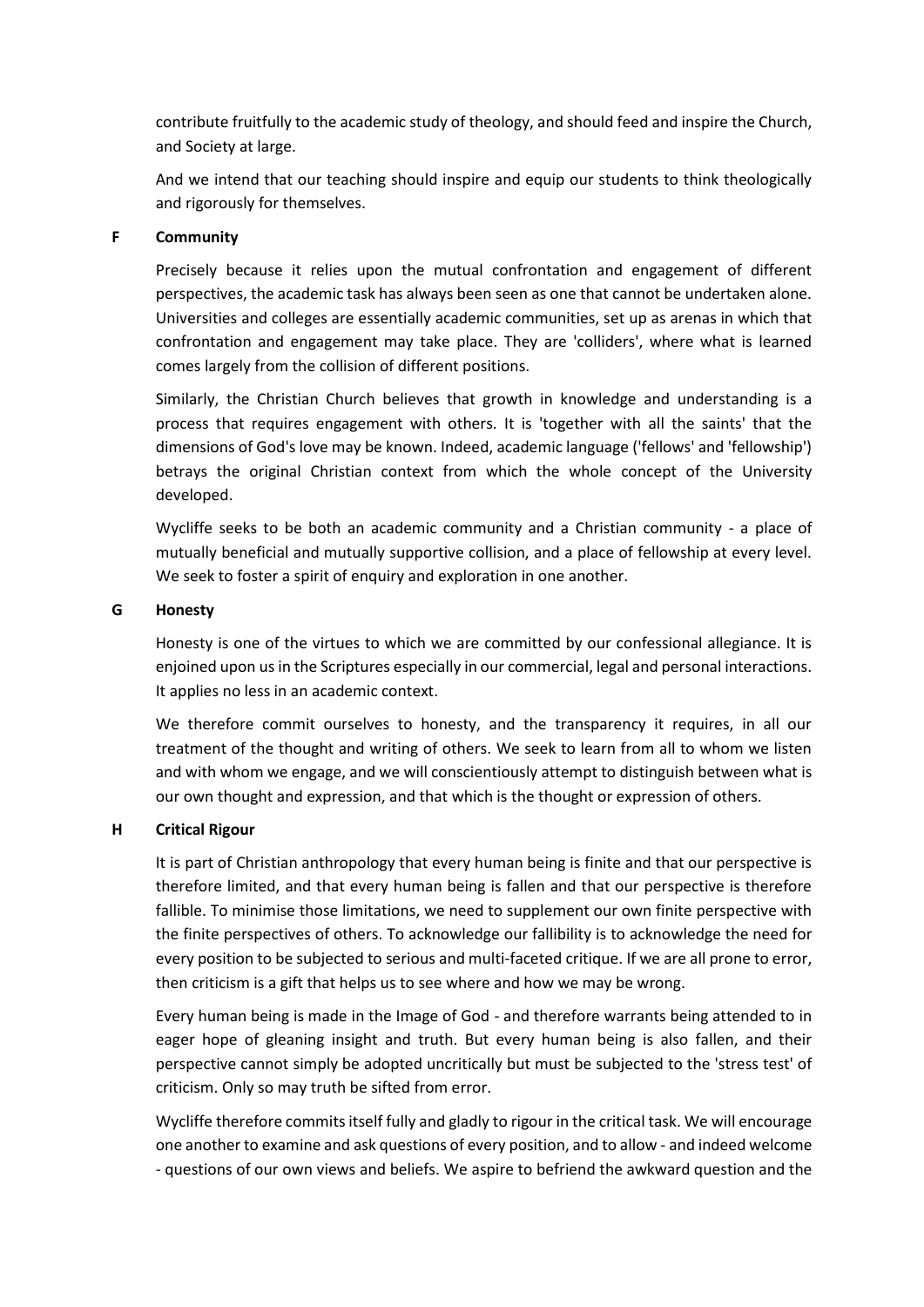inconvenient piece of evidence and the disturbing argument as aids in the pursuit of understanding. And we seek a critical faith that has faced the questions and is aware of the issues, and emerged purer and stronger the other side of that refining.

#### **I Freedom**

We believe that, in creating humankind, God endowed us with the gift of free will, including the capacity to think, decide and act for ourselves. We believe that this makes love possible and life meaningful. Furthermore, Christians serve One who allowed others to desert, deny or betray him - One who refused to impose his agenda on others by force. We believe ourselves to be constrained by this divine respect of human freedom.

This applies in particular to the realm of our intellectual lives. Though - in fact, *because* we are a community committed to the person of Jesus Christ, we are committed to being a community where all are given the space to come to their own conclusions, without compulsion.

#### **J Openness**

It is an essential part of Christian anthropology that every human being is made in the Image of God (Genesis 1:27), and that that Image, though obscured by our fallenness, is not expunged.

This belief requires us to attend to any human being, in anticipation that we may learn from them, that our understanding and knowledge of God might be expanded by the angle on Him that they uniquely reflect. The Bible shows itself open to expansion and enrichment from outside the People of God by, for example, incorporating elements of the wisdom traditions of Egypt.

We therefore commit ourselves to listen to, engage with, and learn from those whose views are different from our own.

This openness to different perspectives does not entail any loss of faith in or commitment to our own. This liberal educational value does not entail subscription to liberal theology or liberal morality.

Nor need or should this expectant attentiveness be uncritical. Listening does not imply assent or endorsement.

#### **K Fearlessness**

The refusal to allow critical questions of our theology - or, indeed, of any theoretical construct - is a form of idolatry, treating as infinite that which is finite. There is nothing to fear - and much to be gained - by engaging in the critical process.

If what we believe is true, then it can withstand any criticism to which it is subjected. Of course, the ways in which we understand it, and give expression to it, being finite, are bound to be inadequate and likely to be partially at fault. Criticism can therefore help us construct a less inadequate understanding and expression of what we believe.

We therefore aspire to an intellectual fearlessness that, far from being a threat to faith, reflects a confidence born of faith.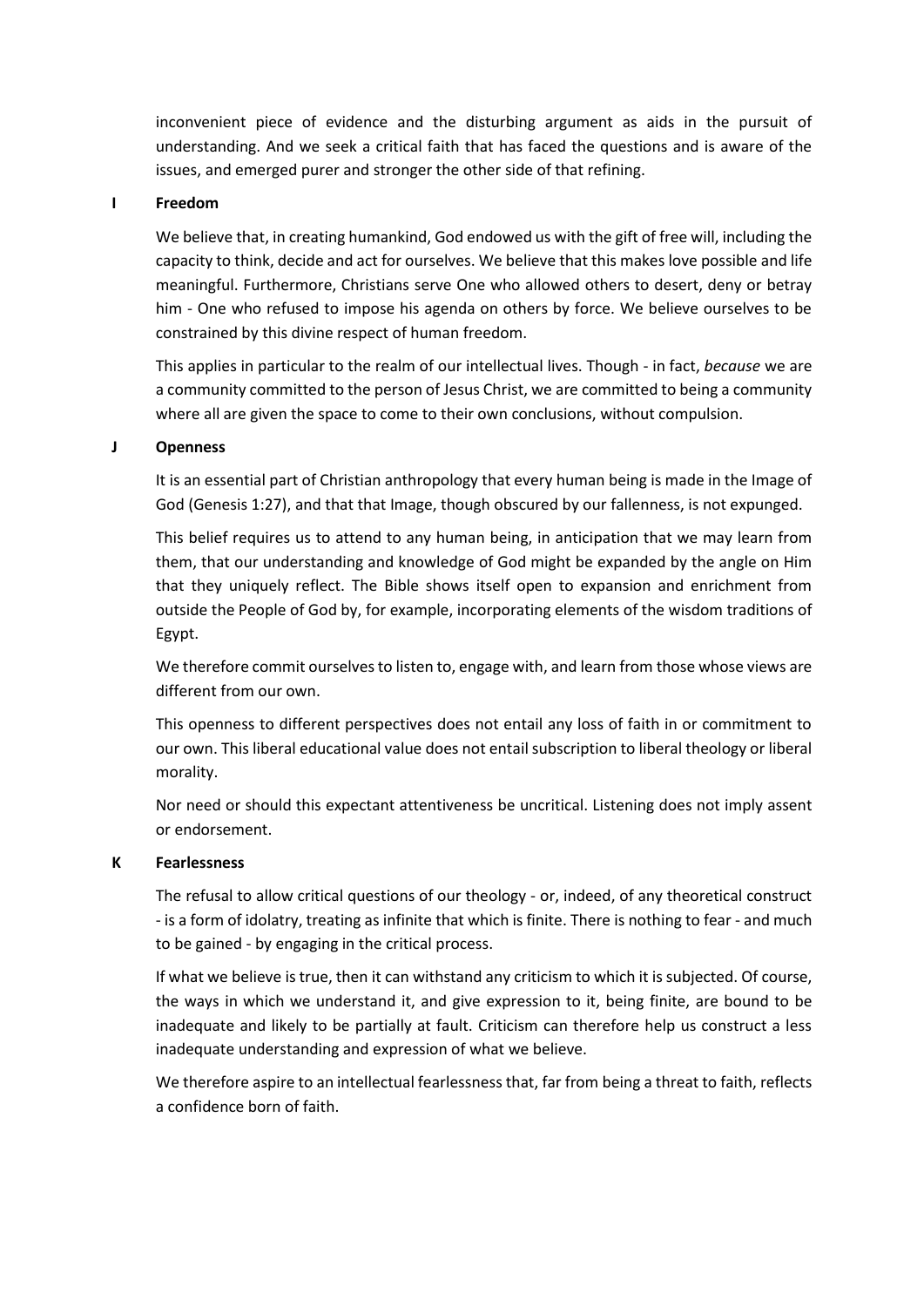## **L Equality**

As Christians, we are committed to the principle of Equality for reasons that are integral to our faith. The Biblical usage of the concept of the Image of God extends to every human being what, in other Ancient Near Eastern literature, was reserved for the king. The New Testament understanding of the Cross is that it broke down the barriers between human and human, as it broke down the barriers between creature and Creator. We therefore see the principle of Equality as grounded in the understanding of humanity to which we are committed by our confessional allegiance, and we seek to live out that principle in our life together as a Christian community, including our teaching, learning and research.

## **Actions and commitments**

## **a Truth**

Confident in the correspondence of all things with the Creator of all things, and of all truth with The Truth, we gladly commit ourselves to the pursuit of truth, wherever it may be found and wherever it may lead. And we recognise that the pursuit of truth requires us to be open to learning from anyone and everyone.

### **b Love**

We commit ourselves to loving engagement with those who take opposing positions from our own, to representing their positions fairly and expressing our opinions winsomely. And we seek to avoid belittling, caricaturing or ridiculing the opinions and positions of those with whom we disagree.

### **c Humility**

We shall seek always to bear in mind the vast complexity of creation, the intractability of many of the issues we face, our own limitations, and the greatness of the minds which have wrestled with the same issues and challenges.

### **d Service**

We intend our academic work to serve Society (by the formation of trustworthy, intelligent citizens and the informing of public discourse), the Church (by the formation of intelligent preachers and pastors and the informing of the Church's public discourse), and the God who has endowed us with a rationality and intelligence that reflect in some way his own.

# **e Excellence in Teaching and Research**

We commit ourselves as a community to the highest standards of teaching and learning, seeking to inspire our students to think theologically and rigorously for themselves. We believe that the best teaching emerges out of first-hand research, and so aspire to be a community of scholars producing work that will contribute to academic debate at the highest level, feed the Church and contribute to Society.

### **f Community**

We commit ourselves to the ideal of being a community of mutually supportive exploration and engagement, even - indeed, especially - in our disagreements.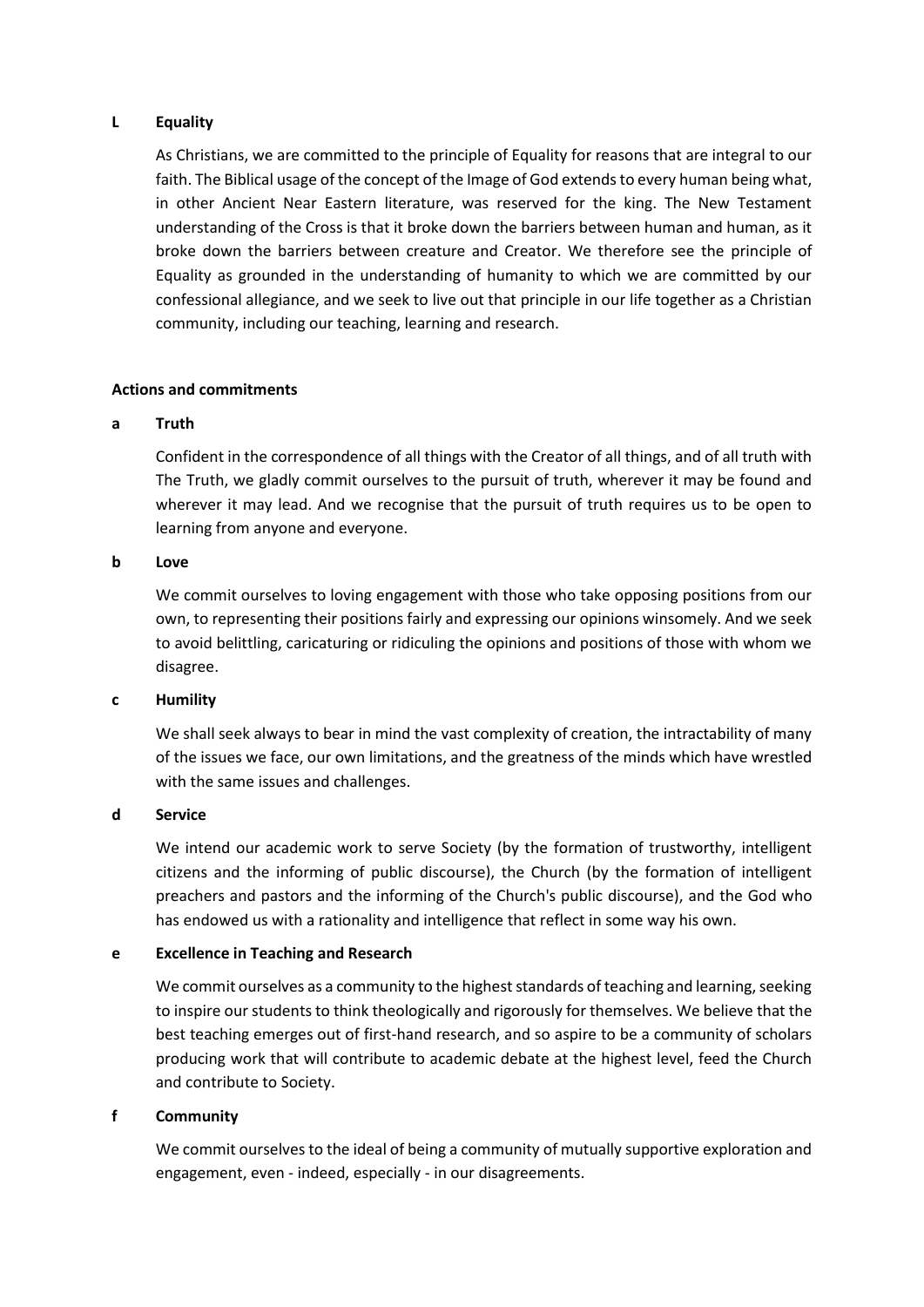## **g Honesty**

We commit ourselves to honesty and transparency in all our treatment of the thought and writing of others.

## **h Critical Rigour**

Knowing ourselves and every human being to be finite, fallen and fallible, we commit ourselves to the critical task, encouraging one another to ask questions of every position, and to allow and indeed welcome - questions of our own views and beliefs.

## **i Freedom**

We commit ourselves to being a place of academic and intellectual freedom, where care is taken to allow all to come to their own conclusions, free from the fear of compulsion. We believe that hectoring should have no place in either a Christian or an academic community.

## **j Openness**

We commit ourselves, in all our academic work, to listen to, engage with, and learn from those whose views are different from our own. We expect to be expanded and enriched by such engagement, because we believe that every human being is made in the image of God.

## **k Fearlessness**

We commit ourselves to aspire to intellectual fearlessness in facing critical questions and in the pursuit of truth wherever it may lead.

## **l Equality**

We commit ourselves, as a Christian community, to the task of treating every human being as of equal and infinite value, and, in our appointment, admission and employment practices, to acting within the conditions of the Equality Act 2010, in accordance with the public sector equality duty policy.